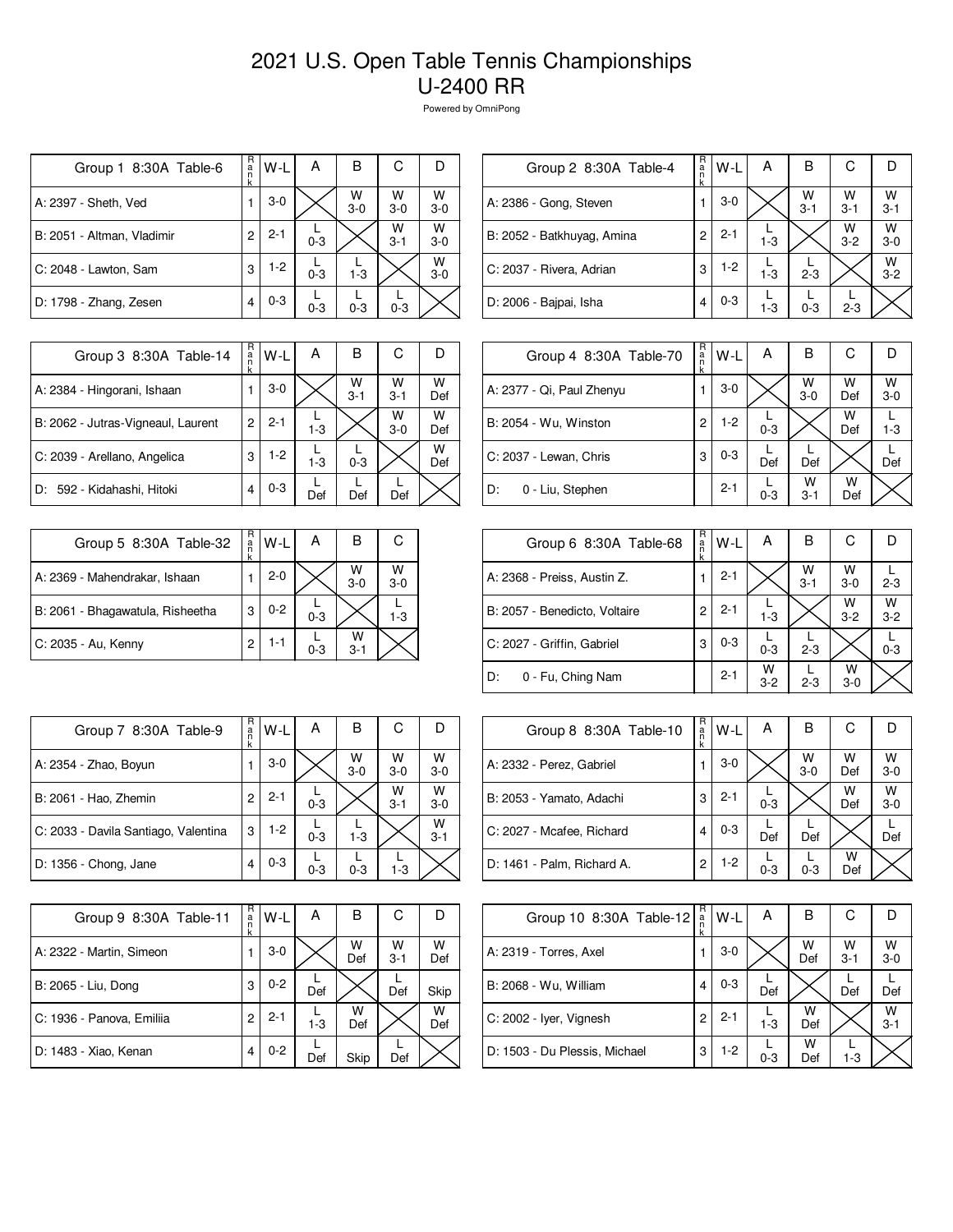| Group 11 8:30A Table-13      | R<br>a<br>n<br>k | W-L     | А       | В          | С            |          |
|------------------------------|------------------|---------|---------|------------|--------------|----------|
| A: 2313 - Lebaka, Nishant    |                  | $3-0$   |         | W<br>$3-0$ | W<br>$3-0$   | w<br>Def |
| B: 2070 - Padamanur, Rignesh | 2                | $2 - 1$ | $0 - 3$ |            | W<br>$3 - 1$ | w<br>Def |
| C: 1997 - Medina, Alahia     | 3                | $1-2$   | $0 - 3$ | $1 - 3$    |              | w<br>Def |
| D: 1524 - Adachi, Ryousuke   | 4                | $0 - 3$ | Def     | Def        | Def          |          |

| Group 12 8:30A Table-5  | $R$ a n $R$ | $W-L$   | А            | в       |              |
|-------------------------|-------------|---------|--------------|---------|--------------|
| A: 2302 - Hu, Jonathan  | 2           | 1-1     |              | $1 - 3$ | W<br>$3 - 0$ |
| B: 2074 - Zhao, Brian   |             | $2 - 0$ | W<br>$3 - 1$ |         | W<br>$3 - 0$ |
| C: 1998 - Lopez, Arthur | 3           | $0 - 2$ | $0 - 3$      | $0 - 3$ |              |

| Group 13 8:30A Table-15      | R<br>a | W-L     | Α        | В          | С       |              |
|------------------------------|--------|---------|----------|------------|---------|--------------|
| A: 2290 - Le Md, Tuan Dai    | 4      | $0 - 3$ |          | Def        | Def     | Def          |
| B: 2072 - Cheng, Davy        | 2      | $2 - 1$ | W<br>Def |            | $2 - 3$ | W<br>$3 - 0$ |
| C: 2035 - Santiago, Airam J. |        | $3 - 0$ | W<br>Def | w<br>$3-2$ |         | W<br>$3 - 0$ |
| D: 1599 - Luu, Anthony       | 3      | $1-2$   | W<br>Def | $0 - 3$    | $0 - 3$ |              |

| Group 15 8:30A Table-17  | R<br>a<br>k | W-L     | А        | В            | С       |          |
|--------------------------|-------------|---------|----------|--------------|---------|----------|
| A: 2281 - Shen, Charles  | 3           | $0 - 2$ |          | Def          | Def     | Skip     |
| B: 2074 - Ahn, Jay       | 2           | $2 - 1$ | W<br>Def |              | $1 - 3$ | W<br>Def |
| C: 1994 - Maxwell, Ramon |             | $3-0$   | W<br>Def | w<br>$3 - 1$ |         | W<br>Def |
| D: 1574 - Guido, Zack    | 4           | $0 - 2$ | Skip     | Def          | Def     |          |

| Group 17 8:30A Table-19 | R<br>a<br>n<br>k | W-L     | А            | В       | С            |              |
|-------------------------|------------------|---------|--------------|---------|--------------|--------------|
| A: 2276 - Lee, Nathan   | $\overline{c}$   | $2 - 1$ |              | $1 - 3$ | W<br>$3 - 2$ | W<br>$3 - 0$ |
| B: 2093 - Villar, Julio |                  | $3-0$   | W<br>$3 - 1$ |         | W<br>$3 - 0$ | W<br>$3 - 0$ |
| C: 1987 - Ruan, Tom     | 3                | 1-2     | $2 - 3$      | $0 - 3$ |              | W<br>$3-0$   |
| D: 1616 - Nasab, Max    | 4                | $0 - 3$ | $0 - 3$      | $0 - 3$ | $0 - 3$      |              |

| Group 19 8:30A Table-21       | R<br>a<br>n<br>k | W-L     | А       | в          | С        |          |
|-------------------------------|------------------|---------|---------|------------|----------|----------|
| A: 2268 - Gandhi, Krish       |                  | $3-0$   |         | W<br>$3-0$ | W<br>Def | W<br>Def |
| B: 2178 - Kim, Timothy        | 2                | $1-2$   | $0 - 3$ |            | W<br>Def | Def      |
| C: 1988 - Lupulesku, Lorencio | 4                | $0 - 2$ | Def     | Def        |          | Skip     |
| D: 1640 - Lomaka, Alexandre   | 3                | 1-1     | Def     | w<br>Def   | Skip     |          |

| Group 14 8:30A Table-16    | R<br>$\frac{a}{n}$<br>k | $W-L$   | A       | В          | С          |            |
|----------------------------|-------------------------|---------|---------|------------|------------|------------|
| A: 2283 - Winkler, Matthew |                         | $3-0$   |         | W<br>$3-0$ | W<br>$3-0$ | W<br>$3-0$ |
| B: 2074 - Chang, Fernando  | 2                       | $2 - 1$ | $0 - 3$ |            | W<br>Def   | w<br>$3-0$ |
| C: 2016 - Johnson, Martin  | 4                       | $0 - 3$ | $0 - 3$ | Def        |            | Def        |
| D: 1550 - Wu, Angela       | 3                       | $1-2$   | $0 - 3$ | $0 - 3$    | W<br>Def   |            |

| Group 16 8:30A Table-18   | R<br>$\frac{a}{n}$<br>k | W-L     | Α       | в          | С            |              |
|---------------------------|-------------------------|---------|---------|------------|--------------|--------------|
| A: 2280 - Ye, Zelin       |                         | $3-0$   |         | W<br>$3-0$ | W<br>$3-0$   | W<br>$3 - 0$ |
| B: 2072 - Koh, Brandon    | 2                       | $2 - 1$ | $0 - 3$ |            | W<br>$3 - 2$ | W<br>$3-0$   |
| C: 1993 - Levin, Michael  | 3                       | $1-2$   | $0 - 3$ | $2 - 3$    |              | W<br>$3 - 0$ |
| D: 1600 - Aykanat, Janset |                         | $0 - 3$ | $0 - 3$ | $0 - 3$    | $0 - 3$      |              |

| Group 18 8:30A Table-20    | R<br>ä | $W-L$   | А       | в            | C                  |            |
|----------------------------|--------|---------|---------|--------------|--------------------|------------|
| A: 2275 - Lebaka, Sushant  |        | $3-0$   |         | w<br>$3-0$   | $W$ <sub>3-1</sub> | W<br>$3-0$ |
| B: 2091 - Moe, Niklas      | 3      | $1-2$   | $0 - 3$ |              | $1 - 3$            | W<br>$3-0$ |
| C: 1989 - Yan, Ziqi        | 2      | $2 - 1$ | $1-3$   | w<br>$3 - 1$ |                    | W<br>$3-0$ |
| D: 1825 - Cavazos, Anthony | 4      | $0 - 3$ | $0 - 3$ | $0 - 3$      | $0 - 3$            |            |

| Group 20 8:30A Table-22       | R<br>$\frac{a}{n}$<br>k | W-L     | А       | В                  | С          |              |
|-------------------------------|-------------------------|---------|---------|--------------------|------------|--------------|
| A: 2264 - Wu, Ryan            |                         | $3-0$   |         | $W$ <sub>3-2</sub> | w<br>$3-0$ | W<br>$3-0$   |
| B: 2103 - Feng, Jackie        | 3                       | $1-2$   | $2 - 3$ |                    | $1 - 3$    | w<br>$3 - 1$ |
| C: 1975 - Chandrasekar, Arjun | 2                       | $2 - 1$ | $0 - 3$ | W<br>$3 - 1$       |            | W<br>$3 - 0$ |
| D: 1645 - Son, Philip         | 4                       | $0 - 3$ | $0 - 3$ | $1-3$              | $0 - 3$    |              |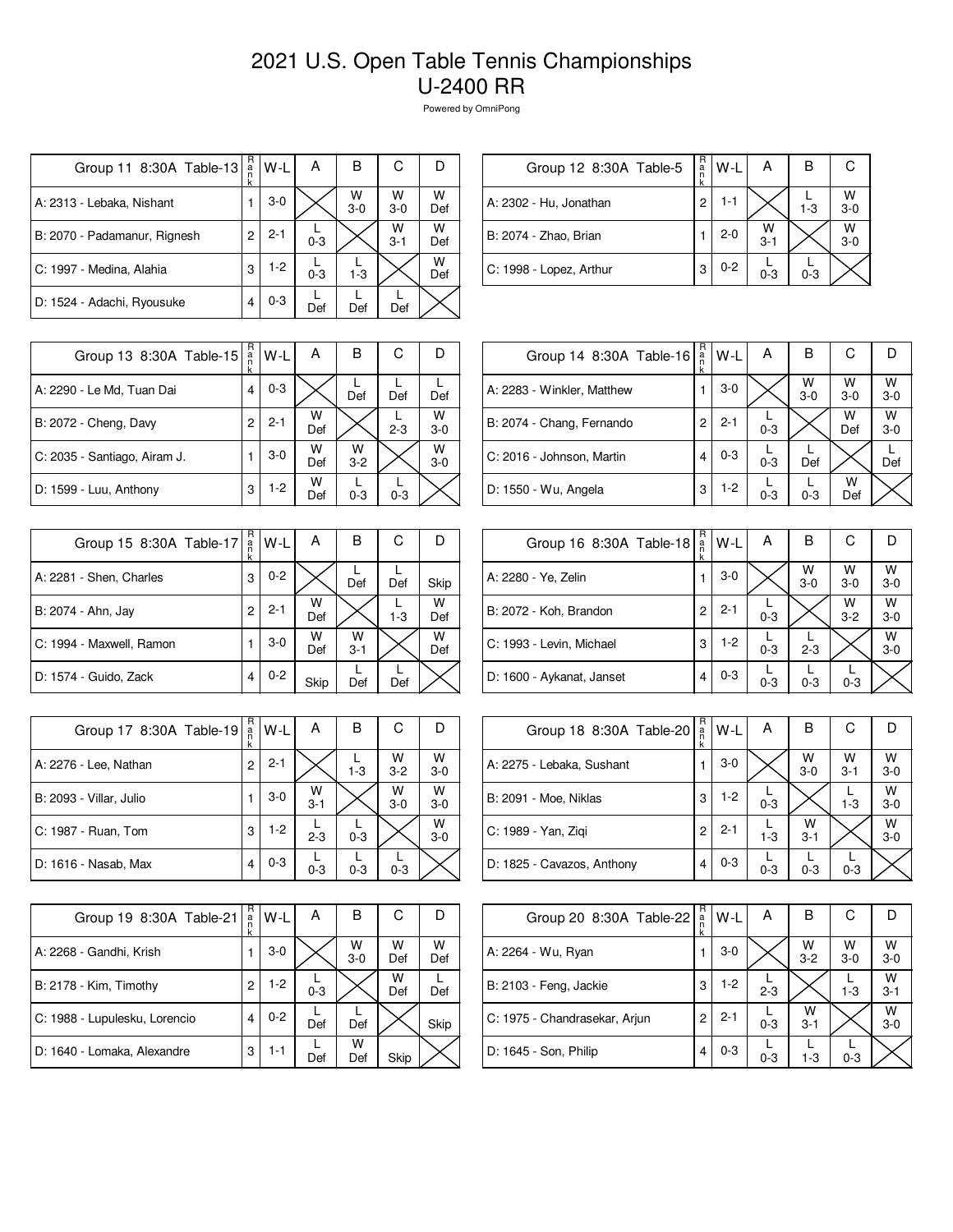| Group 21 8:30A Table-23   | R<br>a<br>n<br>k | W-L     | А        | в       | С        |              |
|---------------------------|------------------|---------|----------|---------|----------|--------------|
| A: 2257 - Au, Kevin Duong | 4                | $0 - 2$ |          | Def     | Skip     | Def          |
| B: 2108 - Fahimi, Daria   |                  | $3-0$   | W<br>Def |         | W<br>Def | W<br>$3 - 1$ |
| C: 1971 - Lin, Henry      | 3                | $0 - 2$ | Skip     | Def     |          | Def          |
| D: 1648 - Nguyen, William | 2                | $2 - 1$ | W<br>Def | $1 - 3$ | w<br>Def |              |

| Group 22 8:30A Table-24          | R<br>a<br>n<br>k | W-L     | А        | В       | С          |              |
|----------------------------------|------------------|---------|----------|---------|------------|--------------|
| A: 2257 - Couyoumjian, Kobe      | 4                | $0 - 3$ |          | Def     | Def        | Def          |
| B: 2113 - Madurai Narayan, Anish |                  | $3-0$   | w<br>Def |         | W<br>$3-0$ | W<br>$3-0$   |
| C: 1915 - Arivazhakan, Mahadevan | 2                | $2 - 1$ | w<br>Def | $0 - 3$ |            | W<br>$3 - 2$ |
| D: 1609 - Liu, Andy              | 3                | $1-2$   | W<br>Def | $0 - 3$ | $2 - 3$    |              |

| Group 23 8:30A Table-25  | R<br>a<br>n | $W-L$   | А            | B       | С          |              |
|--------------------------|-------------|---------|--------------|---------|------------|--------------|
| A: 2256 - Chen, Lucy     | 2           | $2 - 1$ |              | $2 - 3$ | W<br>$3-0$ | W<br>$3 - 0$ |
| B: 2117 - Fersch, Thomas |             | $3-0$   | W<br>$3 - 2$ |         | W<br>$3-0$ | W<br>$3 - 0$ |
| C: 1970 - Aykanat, Aydin | 3           | $1-2$   | $0 - 3$      | $0 - 3$ |            | W<br>$3-0$   |
| D: 1686 - Zeng, Meng     | 4           | $0 - 3$ | $0 - 3$      | $0 - 3$ | $0 - 3$    |              |

| Group 25 8:30A Table-27         | R<br>a<br>k | $W-L$   | А       | В            | С          |              |
|---------------------------------|-------------|---------|---------|--------------|------------|--------------|
| A: 2245 - Moreno Rivera, Steven |             | $3-0$   |         | W<br>$3 - 2$ | W<br>$3-0$ | W<br>$3 - 0$ |
| B: 2115 - Zhang, Kunhao         | 2           | $2 - 1$ | $2 - 3$ |              | W<br>$3-0$ | W<br>$3 - 0$ |
| C: 1969 - Morales, Guillermo    | 3           | $1-2$   | $0 - 3$ | $0 - 3$      |            | W<br>$3 - 2$ |
| D: 1664 - Lee, Telin            | 4           | $0 - 3$ | $0 - 3$ | $0 - 3$      | $2 - 3$    |              |

| Group 27 8:30A Table-29    | R<br>a<br>n<br>k | W-L     | А            | В       | С            | D            |
|----------------------------|------------------|---------|--------------|---------|--------------|--------------|
| A: 2240 - Liu, Maxwell     | $\overline{c}$   | $2 - 1$ |              | $1 - 3$ | W<br>$3 - 0$ | W<br>$3 - 0$ |
| B: 2128 - Pradhan, Sarthak |                  | $3-0$   | W<br>$3 - 1$ |         | W<br>$3 - 0$ | W<br>$3-0$   |
| C: 1958 - Chen, Kyler      | 4                | $0 - 3$ | $0 - 3$      | $0 - 3$ |              | Def          |
| D: 1708 - Wu, Andrew       | 3                | $1-2$   | $0 - 3$      | $0 - 3$ | w<br>Def     |              |

| Group 29 8:30A Table-31  | R<br>a<br>k | W-L     | А       | в            | С        |              |
|--------------------------|-------------|---------|---------|--------------|----------|--------------|
| A: 2235 - Moraga, Victor |             | $3-0$   |         | W<br>$3 - 2$ | W<br>Def | W<br>$3 - 2$ |
| B: 2137 - Lin, Ryan      | 2           | $2 - 1$ | $2 - 3$ |              | W<br>Def | W<br>$3 - 0$ |
| C: 1945 - Martin, Ryan   | 4           | $0 - 3$ | Def     | Def          |          | Def          |
| D: 1739 - Piech, Alex    | 3           | $1-2$   | $2 - 3$ | $0 - 3$      | W<br>Def |              |

| Group 24 8:30A Table-26      | R<br>a<br>k | W-L     | A       | в        | С        |            |
|------------------------------|-------------|---------|---------|----------|----------|------------|
| A: 2246 - Yu, Thomas Pok-Yin |             | $3-0$   |         | W<br>Def | W<br>Def | W<br>$3-0$ |
| B: 2116 - Chen, Kaye         | 3           | $1-2$   | Def     |          | W<br>Def | Def        |
| C: 1969 - Hsu, Brandon       | 4           | $0 - 3$ | Def     | Def      |          | Def        |
| D: 1674 - Chen, Austin       | 2           | $2 - 1$ | $0 - 3$ | w<br>Def | w<br>Def |            |

| Group 26 8:30A Table-28    | R<br>a | W-L     | A       | в            | С        |            |
|----------------------------|--------|---------|---------|--------------|----------|------------|
| A: 2245 - Jindal, Priyan   |        | $3-0$   |         | W<br>$3 - 1$ | W<br>Def | w<br>$3-0$ |
| B: 2145 - Mokuolu, Adedayo | 2      | $2 - 1$ | $1 - 3$ |              | W<br>Def | W<br>$3-0$ |
| C: 1966 - William, Genelia | 4      | $0 - 3$ | Def     | Def          |          | Def        |
| D: 1692 - Chang, Michael   | 3      | $1-2$   | $0 - 3$ | $0 - 3$      | W<br>Def |            |

| Group 28 8:30A Table-30        | R<br>$\frac{a}{n}$ | W-L     | Α            | в       | С          |              |
|--------------------------------|--------------------|---------|--------------|---------|------------|--------------|
| A: 2238 - Chiu, Hin            | 2                  | $2 - 1$ |              | $2 - 3$ | W<br>$3-0$ | W<br>$3 - 0$ |
| B: 2135 - Long, Lawrence Y     |                    | $3-0$   | W<br>$3 - 2$ |         | W<br>$3-2$ | W<br>$3-0$   |
| C: 1957 - Cruz Ruiz, Sebastian | 3                  | $1-2$   | $0 - 3$      | $2 - 3$ |            | W<br>$3-2$   |
| D: 1722 - Mann, Jonathan       | 4                  | $0 - 3$ | $0 - 3$      | $0 - 3$ | $2 - 3$    |              |

| Group 30 8:30A Table-33     | R<br>a | W-L     | A          | В            | С            |              |
|-----------------------------|--------|---------|------------|--------------|--------------|--------------|
| A: 2233 - Seemiller Jr, Dan | 3      | $2 - 1$ |            | W<br>$3 - 1$ | W<br>$3-0$   | $0 - 3$      |
| B: 2141 - Dinh, Tri H.      | 2      | $2 - 1$ | $1 - 3$    |              | W<br>$3-0$   | W<br>$3 - 1$ |
| C: 1936 - Mangeshkar, Vinay | 4      | $0 - 3$ | $0 - 3$    | $0 - 3$      |              | $0 - 3$      |
| D: 1734 - Guo, Kevin        |        | $2 - 1$ | W<br>$3-0$ | 1-3          | W<br>$3 - 0$ |              |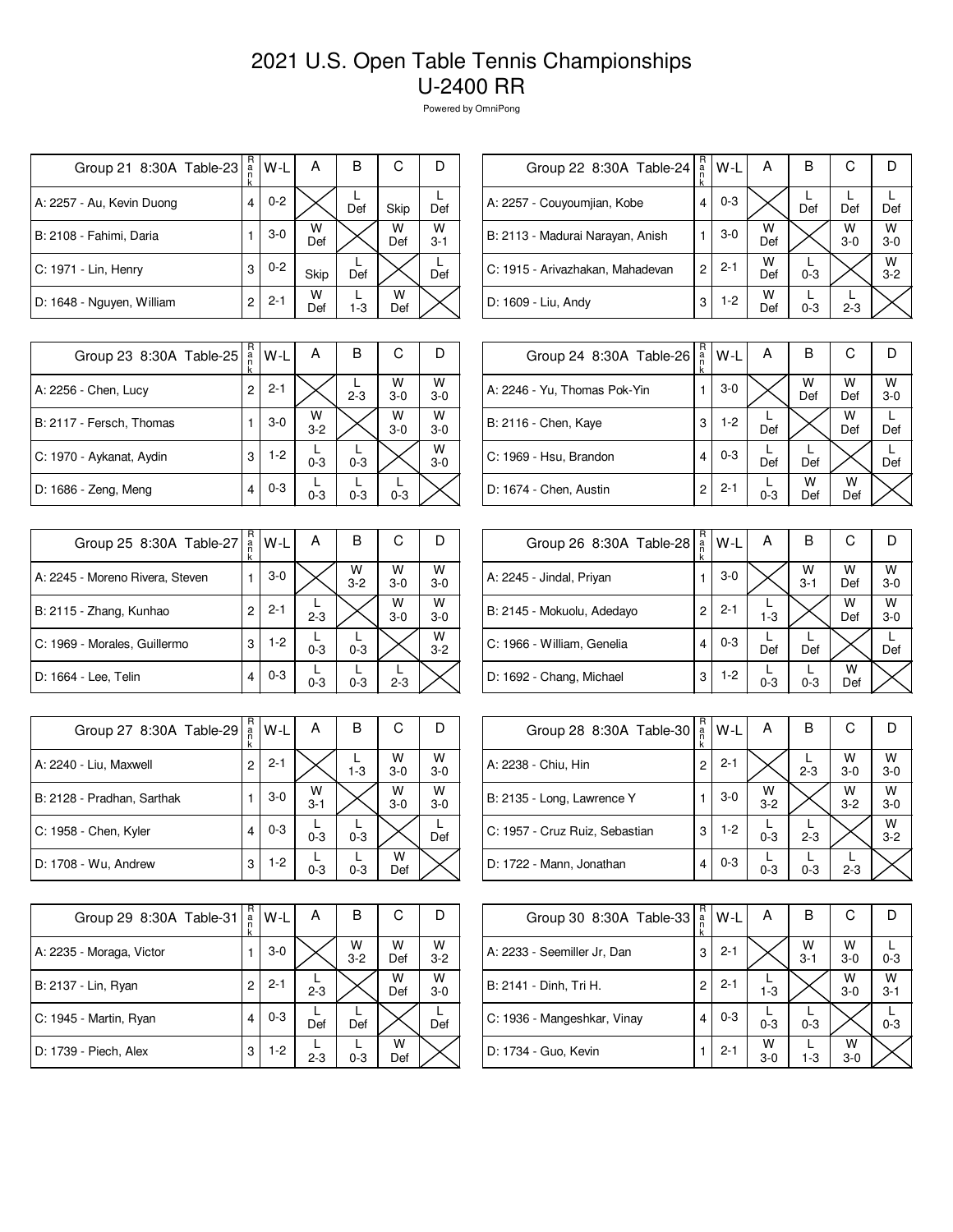| Group 31 8:30A Table-35     | R<br>a<br>n<br>k | W-L     | А       | B            | С        | D            |
|-----------------------------|------------------|---------|---------|--------------|----------|--------------|
| A: 2226 - Desmeules, Joakim |                  | $3-0$   |         | W<br>$3 - 1$ | w<br>Def | W<br>$3-0$   |
| B: 2142 - Pinili, Kenneth   | 2                | $2 - 1$ | $1 - 3$ |              | W<br>Def | W<br>$3 - 1$ |
| C: 1937 - Li, Mingbo        | 4                | $0 - 3$ | Def     | Def          |          | Def          |
| D: 1755 - Karabulut, Sam    | 3                | $1-2$   | $0 - 3$ | 1-3          | w<br>Def |              |

| Group 32 8:30A Table-37           | R<br>$\frac{a}{n}$ | W-L     | А       | в            | С          |              |
|-----------------------------------|--------------------|---------|---------|--------------|------------|--------------|
| A: 2225 - Mak, Joshua             |                    | $3-0$   |         | W<br>$3 - 1$ | W<br>$3-0$ | W<br>$3-0$   |
| B: 2124 - Khinvasara, Arnav       | 2                  | $2 - 1$ | $1 - 3$ |              | W<br>$3-0$ | W<br>$3-0$   |
| C: 1919 - Piech, Jason            | 3                  | $1-2$   | $0 - 3$ | $0 - 3$      |            | W<br>$3 - 2$ |
| D: 1781 - Nguyen, Steven Thanhtan | 4                  | $0 - 3$ | $0 - 3$ | $0 - 3$      | $2 - 3$    |              |

| Group 33 8:30A Table-39  | R<br>$\frac{a}{n}$<br>k | $W-L$   | А       | в        | С            |            |
|--------------------------|-------------------------|---------|---------|----------|--------------|------------|
| A: 2222 - Zhang, Jim     |                         | $3-0$   |         | W<br>Def | W<br>$3 - 1$ | W<br>$3-0$ |
| B: 2145 - Chan, Natalie  | 4                       | $0 - 3$ | Def     |          | Def          | Def        |
| C: 2026 - Alvarez, Mario | 3                       | 1-2     | $1 - 3$ | w<br>Def |              | Def        |
| D: 1794 - Zeng, Xiangfei | 2                       | $2 - 1$ | $0 - 3$ | w<br>Def | w<br>Def     |            |

| Group 35 8:30A Table-43      | R<br>a<br>k | $W-L$   | А       | В            | С            |              |
|------------------------------|-------------|---------|---------|--------------|--------------|--------------|
| A: 2219 - Therriault, James  |             | $3-0$   |         | W<br>$3 - 0$ | W<br>$3-0$   | W<br>$3 - 1$ |
| B: 2150 - Goodwin, Kayla     | 2           | $2 - 1$ | $0 - 3$ |              | W<br>$3-0$   | W<br>$3 - 1$ |
| C: 1930 - Batkhuyag, Tsetsen |             | $0 - 3$ | $0 - 3$ | $0 - 3$      |              | $1 - 3$      |
| D: 1810 - Mensah, Bernard    | 3           | $1-2$   | $1-3$   | $1 - 3$      | w<br>$3 - 1$ |              |

| Group 37 8:30A Table-47  | R<br>a<br>n<br>k | W-L     | А       | В            | С          |              |
|--------------------------|------------------|---------|---------|--------------|------------|--------------|
| A: 2213 - Liu, Ethan     |                  | $3-0$   |         | W<br>$3 - 1$ | W<br>$3-0$ | W<br>$3 - 0$ |
| B: 2166 - Song, Hannah   | 2                | $2 - 1$ | $1 - 3$ |              | W<br>$3-0$ | W<br>$3-0$   |
| C: 1947 - Feng, Da Liang | 3                | 1-2     | $0 - 3$ | $0 - 3$      |            | W<br>$3 - 1$ |
| D: 1819 - Dreano, Daniel |                  | $0 - 3$ | $0 - 3$ | $0 - 3$      | $1-3$      |              |

| Group 39 8:30A Table-51      | R<br>$\frac{a}{n}$ | W-L     | А            | в       | С            |            |
|------------------------------|--------------------|---------|--------------|---------|--------------|------------|
|                              | k                  |         |              |         |              |            |
| A: 2205 - Xie, Victor        | 2                  | $2 - 1$ |              | $1 - 3$ | w<br>$3 - 1$ | W<br>$3-0$ |
| B: 2175 - Ji, Max            |                    | $3-0$   | W<br>$3 - 1$ |         | w<br>$3-0$   | W<br>$3-0$ |
| C: 1916 - Cuadro Perez, Ryan | 3                  | $1 - 2$ | $1 - 3$      | $0 - 3$ |              | W<br>$3-0$ |
| D: 1823 - Ying, Curtis       | 4                  | $0 - 3$ | $0 - 3$      | $0 - 3$ | $0 - 3$      |            |

| Group 34 8:30A Table-41    | R<br>a<br>n<br>k | W-L     | Α       | в            | С            |              |
|----------------------------|------------------|---------|---------|--------------|--------------|--------------|
| A: 2220 - Chen, Pin-Chung  |                  | $3-0$   |         | W<br>$3 - 2$ | w<br>$3 - 1$ | w<br>$3 - 0$ |
| B: 2147 - Sanaoubar, Mazen | 2                | $2 - 1$ | $2 - 3$ |              | w<br>$3 - 1$ | w<br>$3-0$   |
| C: 1932 - Yu, Nolan        | 4                | $0 - 3$ | $1-3$   | $1 - 3$      |              | $2 - 3$      |
| D: 1807 - Leoncini, Dario  | 3                | 1-2     | $0 - 3$ | $0 - 3$      | w<br>$3 - 2$ |              |

| Group 36 8:30A Table-45    | R<br>a | W-L     | A            | в       | С            | D          |
|----------------------------|--------|---------|--------------|---------|--------------|------------|
| A: 2219 - Lopez, Yadier    | 2      | $2 - 1$ |              | $1 - 3$ | W<br>$3-0$   | W<br>$3-0$ |
| B: 2152 - Chandra, Vinay S |        | $3-0$   | w<br>$3 - 1$ |         | W<br>$3-0$   | W<br>$3-0$ |
| C: 1929 - Sharma, Arun     | 4      | $0 - 3$ | $0 - 3$      | $0 - 3$ |              | $2 - 3$    |
| D: 1818 - Goodwin, Bella   | 3      | 1-2     | $0 - 3$      | $0 - 3$ | W<br>$3 - 2$ |            |

| Group 38 8:30A Table-49   | R<br>$\frac{a}{n}$ | W-L     | A       | в               | С          |              |
|---------------------------|--------------------|---------|---------|-----------------|------------|--------------|
| A: 2208 - He, Xianyao     |                    | $3-0$   |         | $\frac{W}{3-1}$ | W<br>$3-0$ | W<br>$3 - 0$ |
| B: 2166 - Dzetsyna, lurii | 2                  | $2 - 1$ | $1 - 3$ |                 | W<br>$3-0$ | W<br>$3 - 1$ |
| C: 1928 - Ma, Yi          | 3                  | $1-2$   | $0 - 3$ | $0 - 3$         |            | W<br>$3-0$   |
| D: 1855 - Feng, William   | 4                  | $0 - 3$ | $0 - 3$ | $1 - 3$         | $0 - 3$    |              |

| Group 40 8:30A Table-53  | R<br>$\frac{a}{n}$ | W-L     | A        | в       | С          |              |
|--------------------------|--------------------|---------|----------|---------|------------|--------------|
| A: 2204 - Xu, David      | 4                  | $1-2$   |          | Def     | W<br>Def   | Def          |
| B: 2160 - Wan, James     |                    | $3-0$   | W<br>Def |         | W<br>$3-0$ | W<br>$3 - 0$ |
| C: 1974 - Krishna, Medha | 3                  | $1-2$   | Def      | $0 - 3$ |            | W<br>$3-2$   |
| D: 1648 - Yu, Kevin      | 2                  | $1 - 2$ | W<br>Def | $0 - 3$ | $2 - 3$    |              |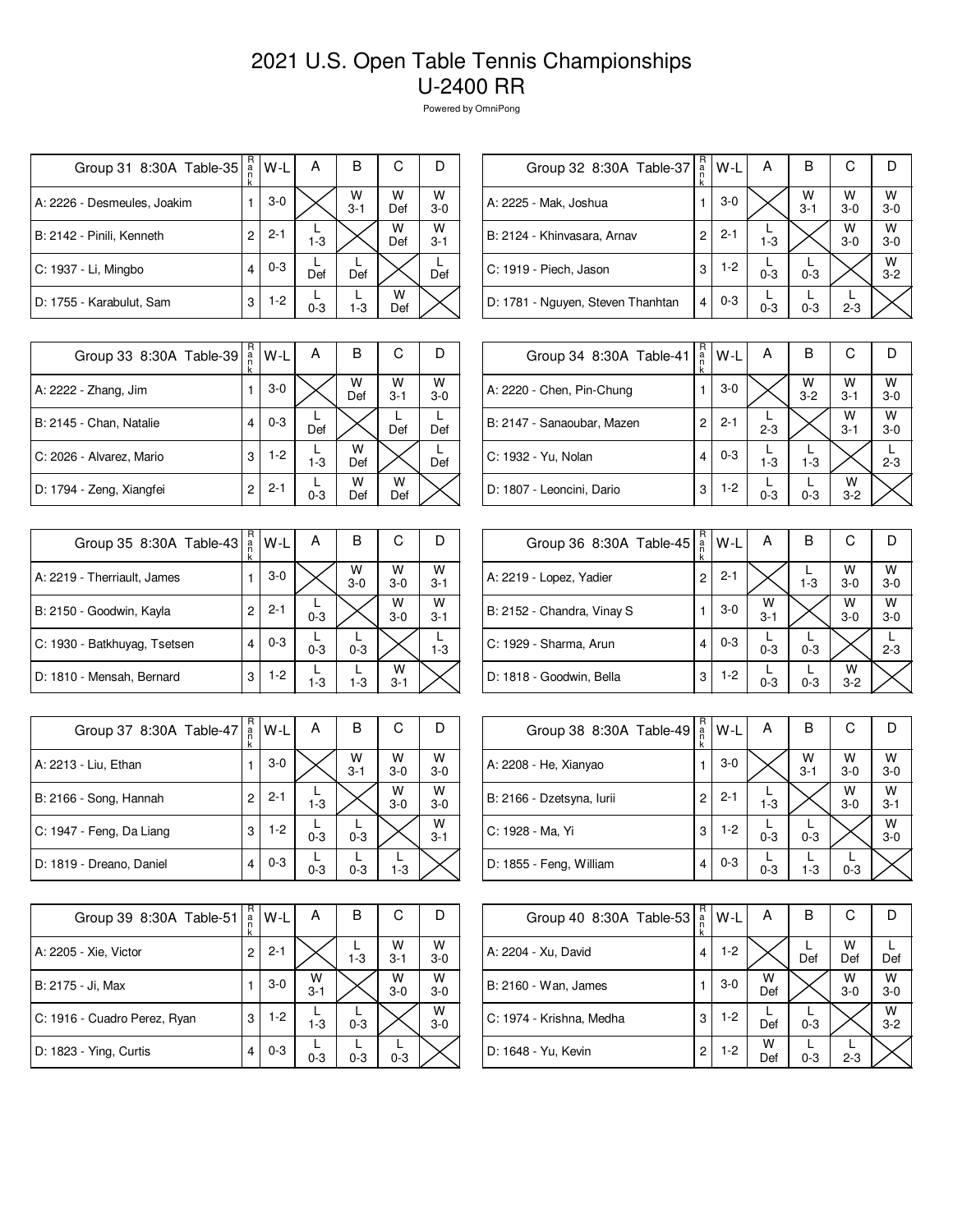| Group 41 8:30A Table-55   | R<br>a<br>n<br>k | W-L     | А       | в            | С          |          |
|---------------------------|------------------|---------|---------|--------------|------------|----------|
| A: 2203 - Wang, Eric      |                  | $3-0$   |         | W<br>$3 - 1$ | W<br>$3-0$ | W<br>Def |
| B: 2176 - Zhao, Jiufeng   | 2                | $2 - 1$ | $1 - 3$ |              | W<br>$3-0$ | w<br>Def |
| C: 1913 - Zhang, Jerry    | 3                | $1-2$   | $0 - 3$ | $0 - 3$      |            | W<br>Def |
| D: 1850 - Li Zhang, Kevin | 4                | $0 - 3$ | Def     | Def          | Def        |          |

| Group 42 8:30A Table-57      | R<br>a<br>n<br>k | W-L     | А          | В       | С            |          |
|------------------------------|------------------|---------|------------|---------|--------------|----------|
| A: 2202 - Shahnazari, Robert | 2                | $2 - 1$ |            | $0 - 3$ | W<br>$3-0$   | w<br>Def |
| B: 2178 - Chang, Dylan       |                  | $3-0$   | w<br>$3-0$ |         | W<br>$3 - 1$ | w<br>Def |
| C: 1908 - Weber, Ronald      | 3                | $1-2$   | $0 - 3$    | $1 - 3$ |              | w<br>Def |
| D: 1836 - Rayanfar, Aryan    | 4                | $0 - 3$ | Def        | Def     | Def          |          |

| Group 43 8:30A Table-59     | R<br>a<br>n<br>k | W-L     | A       | в            | С            |                    |
|-----------------------------|------------------|---------|---------|--------------|--------------|--------------------|
| A: 2202 - Nie, Fiona        |                  | $3-0$   |         | W<br>$3 - 0$ | W<br>$3-0$   | W<br>$3 - 0$       |
| B: 2094 - Syed, Zayd        | 2                | $2 - 1$ | $0 - 3$ |              | W<br>$3 - 2$ | W<br>$3 - 0$       |
| C: 1895 - Mangeshkar, Varun | 3                | $1-2$   | $0 - 3$ | $2 - 3$      |              | $W$ <sub>3-2</sub> |
| D: 1851 - Duran, Misael     | 4                | $0 - 3$ | $0 - 3$ | $0 - 3$      | $2 - 3$      |                    |

| Group 45 8:30A Table-63    | R<br>a<br>k | W-L     | А       | В        | С            |              |
|----------------------------|-------------|---------|---------|----------|--------------|--------------|
| A: 2201 - Raghavan, Aneesh |             | $3-0$   |         | W<br>Def | W<br>$3 - 1$ | W<br>$3 - 0$ |
| B: 2180 - Timsuwan, Sakda  |             | $0 - 3$ | Def     |          | Def          | Def          |
| C: 1894 - Hwang, Nathanael | 2           | $2 - 1$ | $1 - 3$ | W<br>Def |              | W<br>$3 - 1$ |
| D: 1833 - Marcus, Uko      | 3           | $1-2$   | $0 - 3$ | w<br>Def | $1 - 3$      |              |

| Group 47 8:30A Table-67   | R<br>$\frac{a}{n}$<br>k | W-L     | А       | в            | С            | D            |
|---------------------------|-------------------------|---------|---------|--------------|--------------|--------------|
| A: 2199 - Ruiz, Jeff      |                         | $3-0$   |         | W<br>$3 - 0$ | W<br>$3 - 0$ | W<br>$3 - 0$ |
| B: 2180 - Montijo, Jerall | 2                       | $2 - 1$ | $0 - 3$ |              | W<br>$3 - 1$ | W<br>$3-0$   |
| C: 1894 - Hu, Larry       | 3                       | $1-2$   | $0 - 3$ | $1 - 3$      |              | W<br>$3 - 2$ |
| D: 1859 - Lu, Shiguang    | 4                       | $0 - 3$ | $0 - 3$ | $0 - 3$      | $2 - 3$      |              |

| Group 49 8:30A Table-71     | R<br>a<br>n<br>k | W-L     | А        | в     | С        |              |
|-----------------------------|------------------|---------|----------|-------|----------|--------------|
| A: 2190 - Truelson, Thor J. | 4                | $0 - 2$ |          | Def   | Skip     | Def          |
| B: 2186 - Zhu, Raymond      |                  | $3-0$   | W<br>Def |       | w<br>Def | W<br>$3 - 1$ |
| C: 1871 - Zhang, Andy       | 3                | $0 - 2$ | Skip     | Def   |          | Def          |
| D: 1869 - Stoyanov, Tim     | 2                | $2 - 1$ | w<br>Def | $1-3$ | w<br>Def |              |

| Group 44 8:30A Table-61      | R<br>$\frac{a}{n}$<br>k | W-L     | A            | B       | C            |              |
|------------------------------|-------------------------|---------|--------------|---------|--------------|--------------|
| A: 2201 - Sun, Robert        | 2                       | $2 - 1$ |              | $2 - 3$ | W<br>$3 - 1$ | W<br>$3 - 0$ |
| B: 2179 - Lam, Kylie         |                         | $3-0$   | W<br>$3 - 2$ |         | W<br>$3 - 1$ | W<br>$3 - 1$ |
| C: 1892 - Kanani, Jean-Marie | 4                       | $0 - 3$ | $1 - 3$      | $1 - 3$ |              | Def          |
| D: 1838 - Ma, Zengrui        | 3                       | $1-2$   | $0 - 3$      | $1 - 3$ | W<br>Def     |              |

| Group 46 8:30A Table-65     | R<br>a<br>n | W-L     | А       | В          | С            |              |
|-----------------------------|-------------|---------|---------|------------|--------------|--------------|
| A: 2200 - Zyworonek, Patryk |             | $3-0$   |         | W<br>$3-0$ | W<br>$3-0$   | W<br>$3-0$   |
| B: 2180 - Seidenfeld, Ian   | 2           | $2 - 1$ | $0 - 3$ |            | W<br>$3 - 1$ | w<br>$3-0$   |
| C: 1880 - Shivkumar, Akul   | 3           | $1-2$   | $0 - 3$ | $1 - 3$    |              | w<br>$3 - 1$ |
| D: 1815 - Shah, Diyan       | 4           | $0 - 3$ | $0 - 3$ | $0 - 3$    | $1 - 3$      |              |

| Group 48 8:30A Table-69       | R<br>$\frac{a}{n}$ | $W-L$   | А            | в       | С                  |                    |
|-------------------------------|--------------------|---------|--------------|---------|--------------------|--------------------|
| A: 2193 - Hayes, Donald B.    | 2                  | $2 - 1$ |              | $1 - 3$ | $W$ <sub>3-1</sub> | $W$ <sub>3-0</sub> |
| B: 2181 - Riabokoniev, Ruslan |                    | $3-0$   | W<br>$3 - 1$ |         | W<br>$3 - 2$       | W<br>$3 - 0$       |
| C: 1879 - Ross, Brendan       | 3                  | $1-2$   | $1-3$        | $2 - 3$ |                    | W<br>$3 - 1$       |
| D: 1860 - Kuo, Justin         | 4                  | $0 - 3$ | $0 - 3$      | $0 - 3$ | $1 - 3$            |                    |

| Group 50 8:30A Table-72       | R<br>$\frac{a}{n}$ | W-L     | А       | В            | С        |            |
|-------------------------------|--------------------|---------|---------|--------------|----------|------------|
| A: 2189 - Lavilla, Jozon      |                    | $3-0$   |         | w<br>$3 - 2$ | W<br>Def | W<br>$3-0$ |
| B: 2187 - Tummala, Taran      | 2                  | $2 - 1$ | $2 - 3$ |              | W<br>Def | W<br>$3-0$ |
| C: 1875 - Flores, Jennyca     | 4                  | $0 - 3$ | Def     | Def          |          | Def        |
| D: 1862 - Jourdan-Ali, Jabari | 3                  | $1-2$   | $0 - 3$ | $0 - 3$      | W<br>Def |            |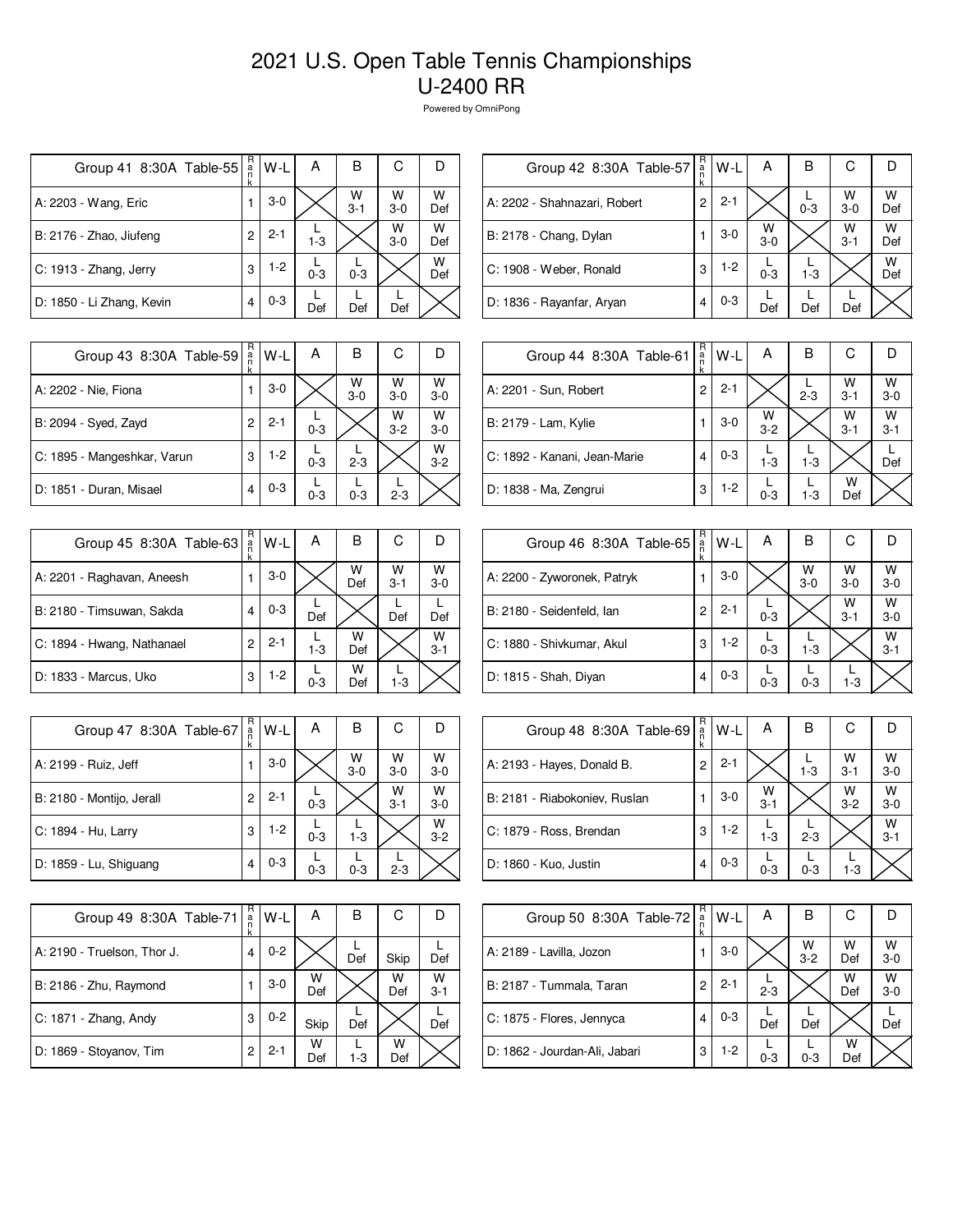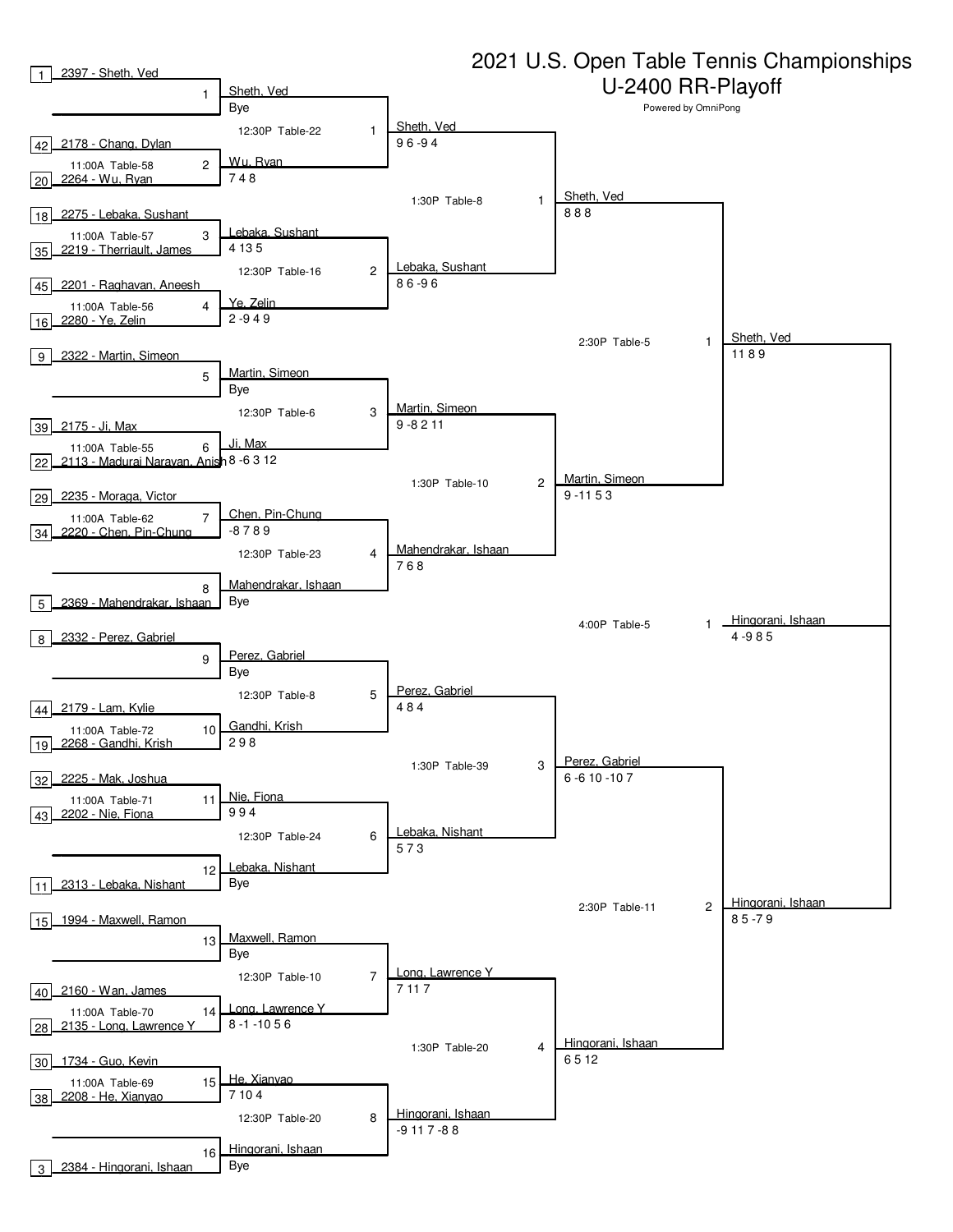